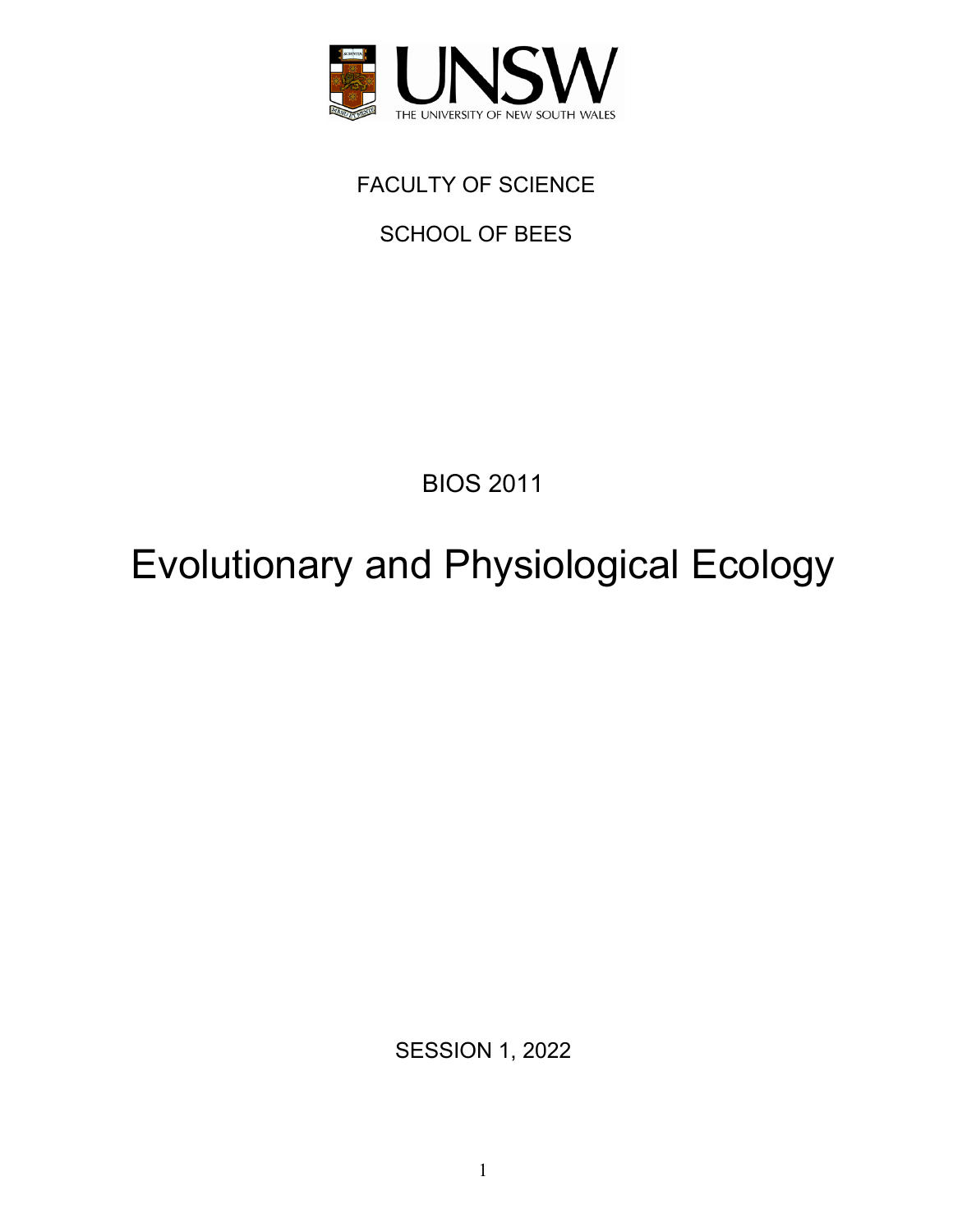# **Faculty of Science - Course Outline**

## **1. Information about the Course**

| <b>Year of Delivery</b>                                            | 2022                                                   |
|--------------------------------------------------------------------|--------------------------------------------------------|
| <b>Course Code</b>                                                 | <b>BIOS 2011</b>                                       |
| <b>Course Name</b>                                                 | Evolutionary and Physiological Ecology                 |
| <b>Academic Unit</b>                                               | School of Biological, Earth and Environmental Sciences |
| <b>Level of Course</b>                                             | Second year                                            |
| <b>Units of Credit</b>                                             | 6 UOC                                                  |
| <b>Session(s) Offered</b>                                          | Session 1                                              |
| <b>Assumed Knowledge,</b><br><b>Prerequisites or Co-requisites</b> | <b>BIOS 1101</b>                                       |
| <b>Hours per Week</b>                                              | 7 HPW                                                  |
| <b>Number of Weeks</b>                                             | 10                                                     |
| <b>Commencement Date</b>                                           | February 14                                            |

#### **Summary of Course Structure (for details see 'Course Schedule')**

| <b>Component</b> | <b>HPW</b> | <b>Time</b> | Day       | Location    |
|------------------|------------|-------------|-----------|-------------|
| <b>Lectures</b>  |            |             |           |             |
| Lecture 1        |            | $4-5pm$     | Wednesday | Online      |
| Lecture 2        |            | $1-2pm$     | Thursday  | Online      |
| Laboratory       |            |             |           |             |
| Laboratory 1     |            | $12-2pm$    | Friday    | $E26$ Lab 6 |
| Laboratory 2     |            | $3-5pm$     | Friday    | $E26$ Lab 6 |
| <b>TOTAL</b>     |            |             |           |             |

### **2. Staff Involved in the Course**

| <b>Staff</b>                               | <b>Role</b>                                       | <b>Name</b>          | <b>Contact Details</b>                    | <b>Consultation Times</b> |
|--------------------------------------------|---------------------------------------------------|----------------------|-------------------------------------------|---------------------------|
| <b>Course Convener</b>                     |                                                   | Michael<br>Kasumovic | Room 5105, E26<br>m.kasumovic@unsw.edu.au | By appointment            |
| <b>Additional Teaching</b><br><b>Staff</b> | Additional<br>Lecturers and<br>practical teaching | Suhelen Egan         | Level 4, E26                              | By appointment            |
|                                            | Additional<br>Lecturers                           | <b>Terry Ord</b>     | Level 5, E26                              | By appointment            |
|                                            | Additional<br>Lecturers                           | Will Cornwell        | Level 5, E26                              | By appointment            |
|                                            | Technical &<br>Laboratory Staff                   | Bernadette Phu       | Room LG015, E26                           | By appointment            |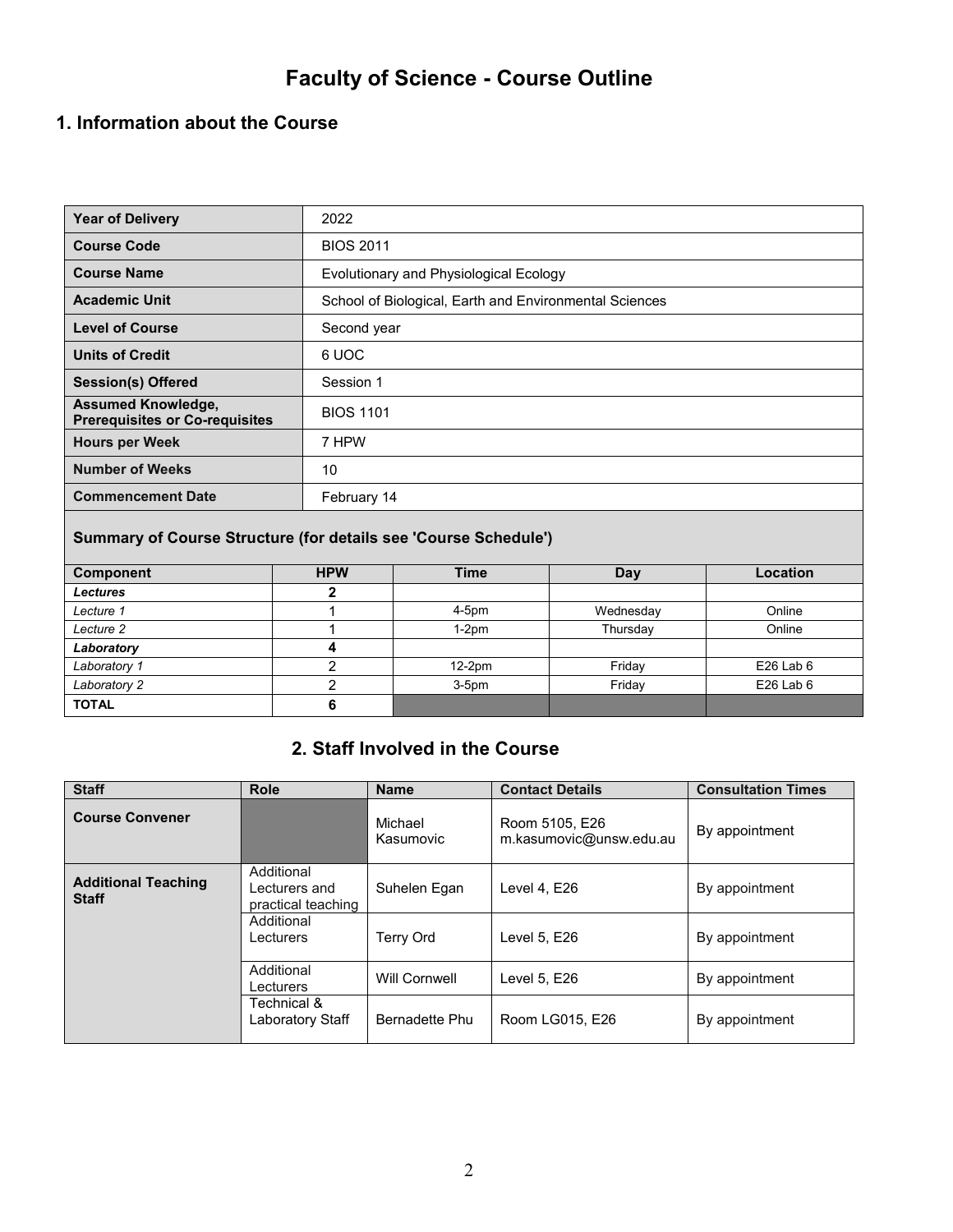### **3. Course Details**

| <b>Course Description</b><br>(Handbook Entry) | Introduction to functional relationships between living organisms and the environments in which<br>they live. Emphasis on interactions within and between populations, ecological energetics,<br>ecophysiology, and the theory of evolution by natural selection. Plants, animals and microbes are<br>covered. Also serves as an introduction to the process of scientific enquiry. Assumed knowledge:<br>BIOS1101.                                                                                                                                                                                                                                                                                  |
|-----------------------------------------------|------------------------------------------------------------------------------------------------------------------------------------------------------------------------------------------------------------------------------------------------------------------------------------------------------------------------------------------------------------------------------------------------------------------------------------------------------------------------------------------------------------------------------------------------------------------------------------------------------------------------------------------------------------------------------------------------------|
| <b>Course Aims</b>                            | To illustrate how organisms relate to and interact with their environment, including other<br>organisms.<br>To consider the adaptive challenges that individuals face and the ways in which evolution<br>by natural selection shapes species to meet those challenges.<br>To explore how biological processes result in the observable and measurable patterns that<br>we see in the living world.<br>To demonstrate the relationships between three primary levels of biological organisation;<br>the individual organism, populations of individuals, and communities of species.                                                                                                                  |
| <b>Student Learning</b><br><b>Outcomes</b>    | At the end of this course students should be able to:<br>Demonstrate an understanding of key ecological and evolutionary concepts<br>Undertake biological research, including the design experiments and the analysis,<br>interpretation and presentation of their results and collaboration.<br>Communicate their understanding of the scope of fundamental knowledge of ecology and<br>evolution and its importance and usefulness to society.<br>Collaborate with team members to explore the relevance of ecology and evolution to<br>contemporary issues in society.<br>Understanding how science relates to entrepreneurship<br>Improve understanding and discussion around primary literature |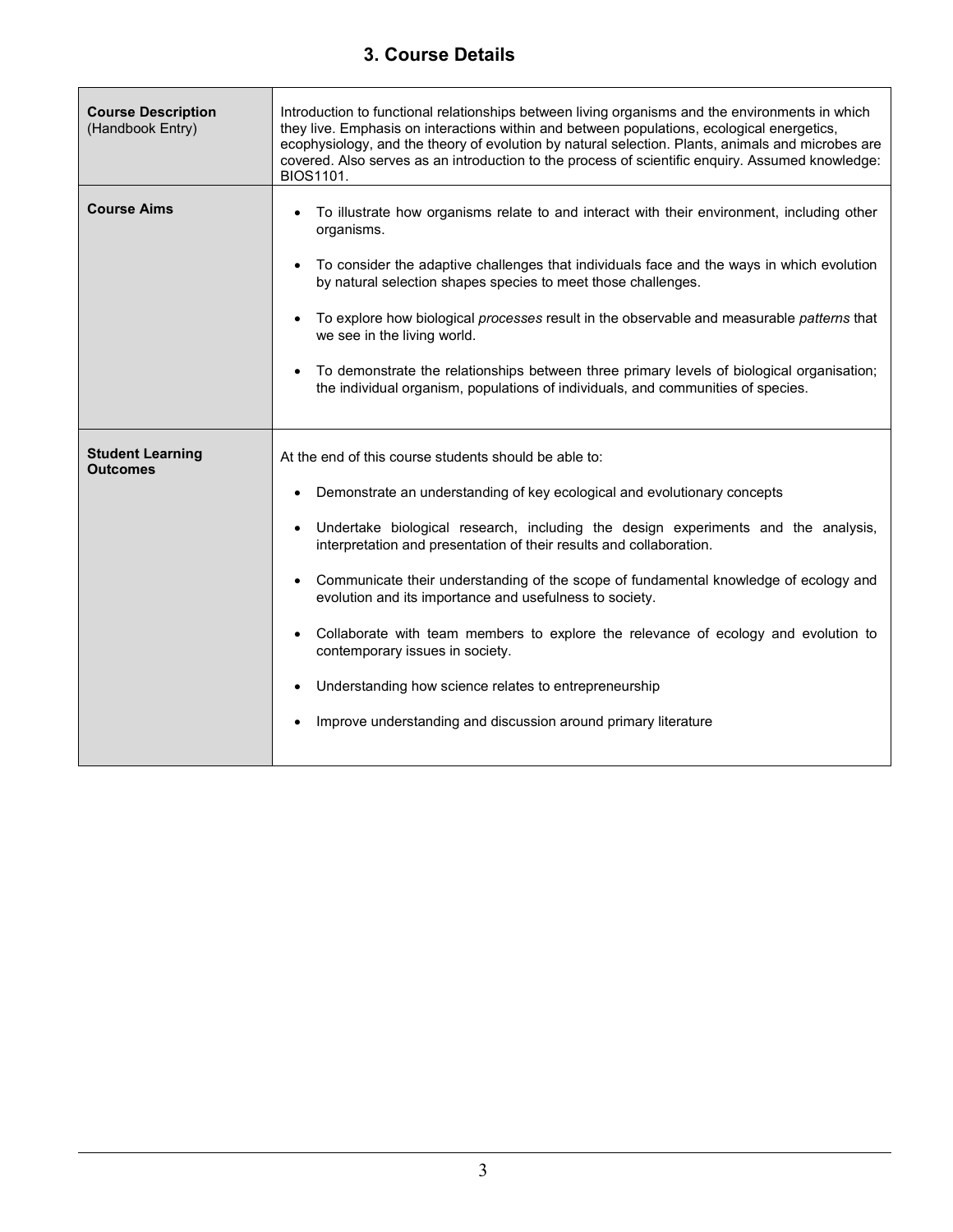| <b>Graduate Attributes Developed in this Course</b>         |                                                                                                      |                                                                                                                                                                                                                                                                                                                                                                                                                                                                                                                                                                                                                                         |  |  |  |
|-------------------------------------------------------------|------------------------------------------------------------------------------------------------------|-----------------------------------------------------------------------------------------------------------------------------------------------------------------------------------------------------------------------------------------------------------------------------------------------------------------------------------------------------------------------------------------------------------------------------------------------------------------------------------------------------------------------------------------------------------------------------------------------------------------------------------------|--|--|--|
| <b>Science Graduate</b><br><b>Attributes</b>                | Select the level of<br><b>FOCUS</b><br>$0 = NO$ FOCUS<br>$1 = MINIMAL$<br>$2 = MINOR$<br>$3 = MAJOR$ | <b>Activities / Assessment</b>                                                                                                                                                                                                                                                                                                                                                                                                                                                                                                                                                                                                          |  |  |  |
| Research, inquiry and<br>analytical thinking<br>abilities   | 3                                                                                                    | Through multi-stage experiments, which develop through several practicals,<br>we build your research skills. Your work will culminate in written reports for<br>each of these research projects. Your reports are to be handed in during<br>session or included as part of your Laboratory Manual which will be<br>assessed at the end of session. Through the experiments you will develop<br>your ability to analyse and interpret data, as well as communicate scientific<br>findings. Prior to submission you will have the opportunity to improve your<br>work through peer-feedback and feedback from demonstrators and lectures. |  |  |  |
| <b>Ethical, social and</b><br>professional<br>understanding | $\mathbf{2}$                                                                                         | Emphasise on the societal impact of key ecological and evolutionary<br>concepts are a key part of the Science entrepreneurship Project. You will<br>approach this project as a team. It is assessed in 3 parts including a<br>business plan, grant application, and a verbal presentation.                                                                                                                                                                                                                                                                                                                                              |  |  |  |
| <b>Communication</b>                                        | 3                                                                                                    | You will develop skills in writing and reporting to a 'scientific' audience<br>through the reports in your Laboratory Manual as well as writing and<br>presenting to a professional 'industry' and 'community' audience through<br>your group Science entrepreneurship project.                                                                                                                                                                                                                                                                                                                                                         |  |  |  |
| Teamwork, collaborative<br>and management skills            | 3                                                                                                    | We will assist you in developing skills in teamwork and collaboration through<br>several devices in the Science entrepreneurship project. You will be<br>formally assessed on your and your group-mates involvement in the project.                                                                                                                                                                                                                                                                                                                                                                                                     |  |  |  |
| <b>Information literacy</b>                                 | $\mathbf{2}$                                                                                         | Lecture material will be assessed by a final exam at the end of the session.                                                                                                                                                                                                                                                                                                                                                                                                                                                                                                                                                            |  |  |  |

| <b>Major Topics</b><br>(Syllabus Outline) | Adaptation and speciation<br>The evolution of life histories<br>Population dynamics.<br>Predator/prey and herbivore/plant interactions<br>Animal behaviour<br>Competition<br>Community ecology |
|-------------------------------------------|------------------------------------------------------------------------------------------------------------------------------------------------------------------------------------------------|
| <b>Relationship to Other</b>              | EPE is a key introductory course to all upper year biology courses. Course content, experimental                                                                                               |
| <b>Courses within the</b>                 | design, data interpretation, and science communication skills developed in EPE are all required                                                                                                |
| Program                                   | for advanced courses in biology, and biology honours students.                                                                                                                                 |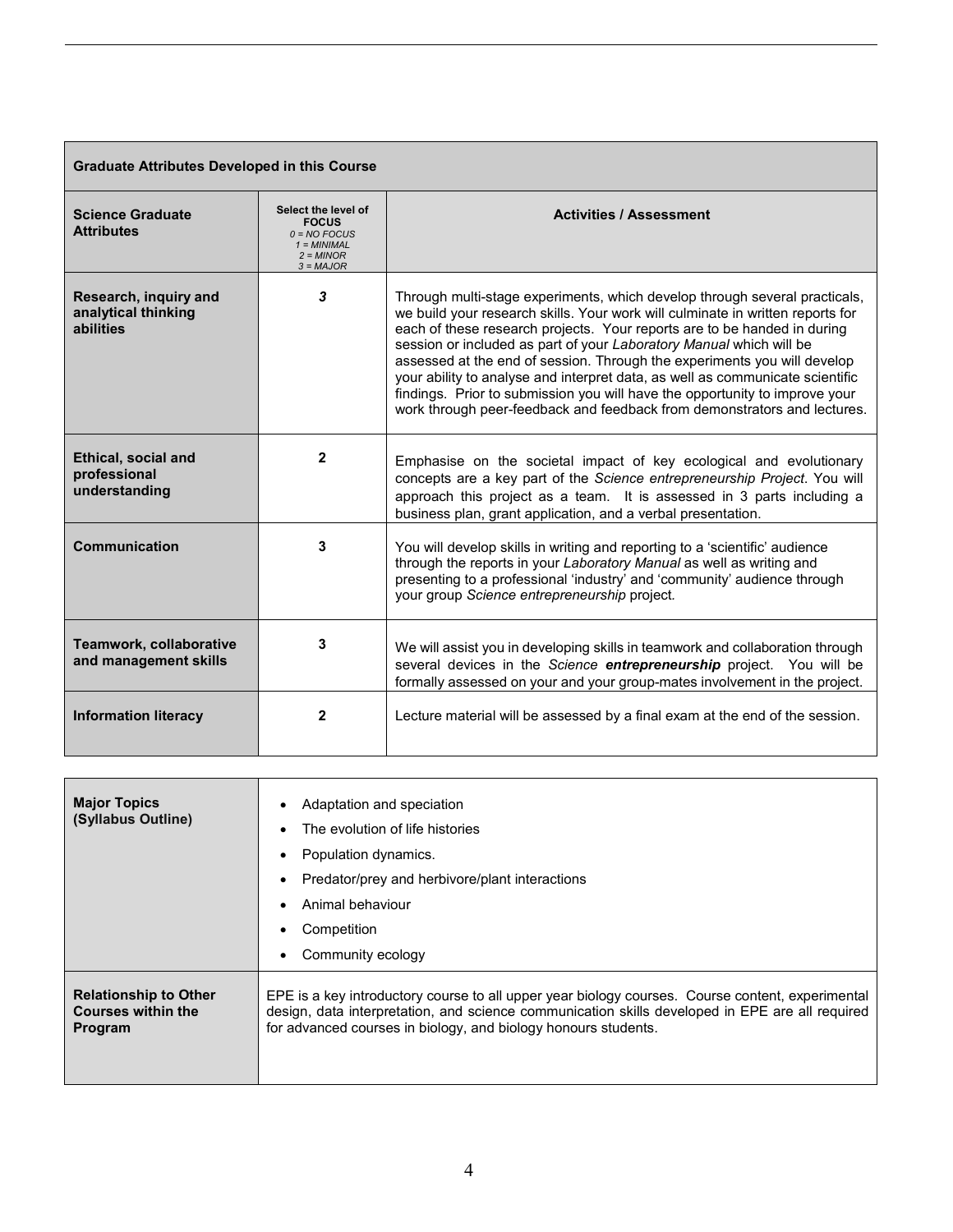# **4. Rationale and Strategies Underpinning the Course**

| <b>Teaching Strategies</b>                                                                    | Strategies:<br>A series of lectures in which major concepts and principles in ecology and evolution are<br>$\bullet$<br>presented, illustrated and discussed.<br>Weekly laboratory classes, in which you design, conduct, analyse and interpret<br>experiments. There will be a major assessable report as your Laboratory Manual<br>A collaborative learning program on how ecological and evolutionary knowledge is applied<br>to practical problems and an exploration of the scope for science to help resolve important<br>and controversial social issues - Science entrepreneurship project: a group project<br>exploring contemporary issues in ecology and evolution.                                                                                                                                                                                                                                                                                                                                                                                                                                                                                                                                                                                          |
|-----------------------------------------------------------------------------------------------|-------------------------------------------------------------------------------------------------------------------------------------------------------------------------------------------------------------------------------------------------------------------------------------------------------------------------------------------------------------------------------------------------------------------------------------------------------------------------------------------------------------------------------------------------------------------------------------------------------------------------------------------------------------------------------------------------------------------------------------------------------------------------------------------------------------------------------------------------------------------------------------------------------------------------------------------------------------------------------------------------------------------------------------------------------------------------------------------------------------------------------------------------------------------------------------------------------------------------------------------------------------------------|
| Rationale for learning and<br>teaching in this course,<br>i.e., How this course is<br>taught? | Science is about research and continual improvement in knowledge, not a collection of facts.<br>To this end we will deliberately strive to create an atmosphere of intellectual excitement and<br>to relate what we teach to excellent scientific research.<br>EPE is a demanding course, and we expect a lot of our students. In order to benefit from it<br>$\bullet$<br>you will need to be extremely proactive in class work, group work and your independent<br>study. You are now part of a learning community that includes your group mates, your<br>demonstrator and your lecturers. Be an active member.<br>We suggest you take full advantage of the program and attend all lectures to follow the full<br>development, explanation and linkage of concepts. Outlines of or slides from each lecture<br>will be posted on the Moodle site, but we do not provide "lecture notes" on the web or in any<br>other form. The outlines we provide are to act as a record of the content covered, and are in<br>no way a substitute for lecture attendance.<br>Additional reading material consisting of pertinent scientific research articles are also<br>$\bullet$<br>provided on the Moodle site for those students who would like to extend their engagement. |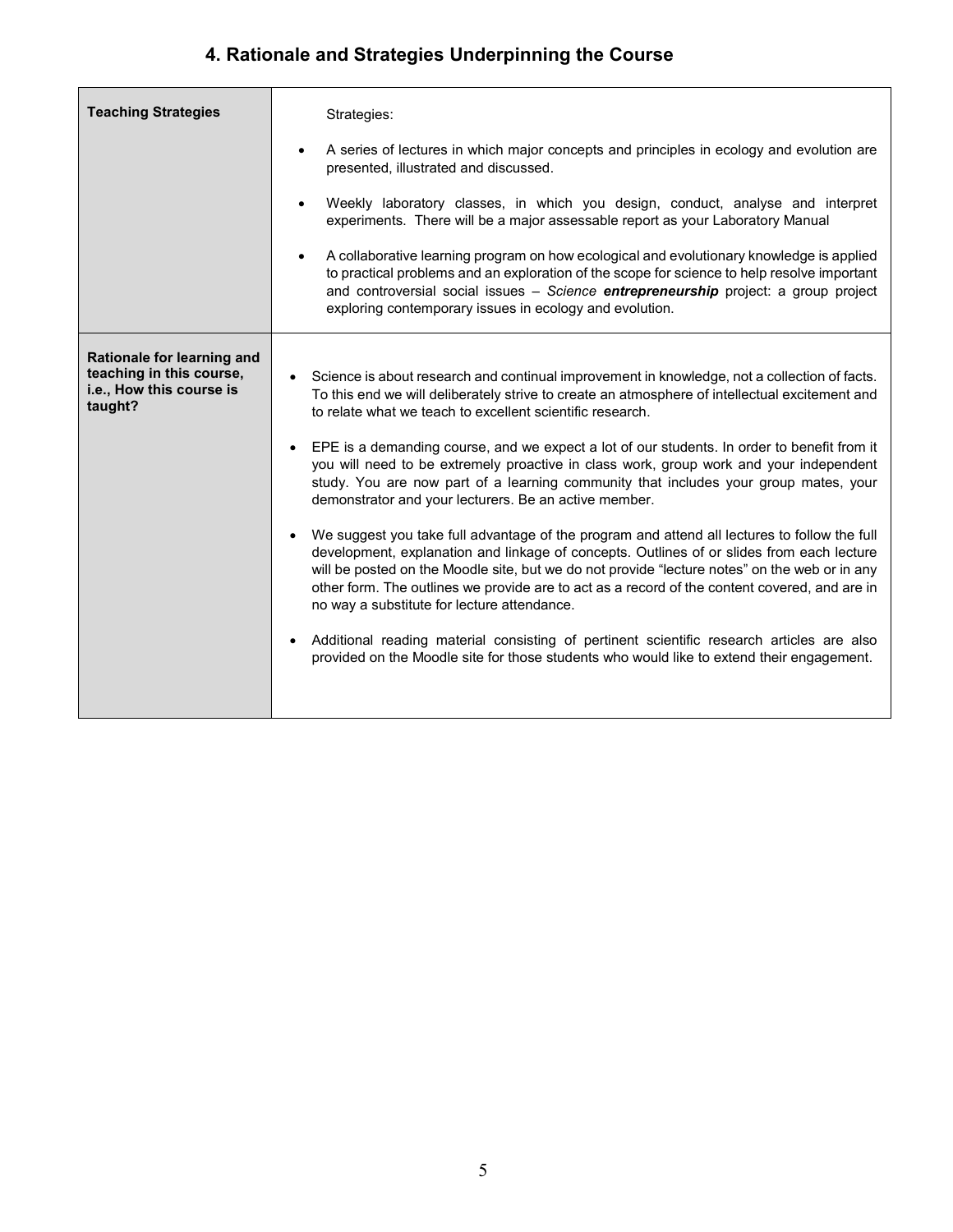### **5. Course Schedule**

|                            | <b>Date</b>                | L              | Lectures*                               | ${\bf P}$            | Practical                                                                                                        | $\mathbf{P}$ | <b>Practical</b>                                                                                 | <b>Assessment schedule</b>                      |  |
|----------------------------|----------------------------|----------------|-----------------------------------------|----------------------|------------------------------------------------------------------------------------------------------------------|--------------|--------------------------------------------------------------------------------------------------|-------------------------------------------------|--|
| Week 1                     | Feb-14                     | 1              | Decomposition 1                         | $\mathbf 0$          | <b>DECOMPOSITION 1- Lab</b><br>introduction & experimental                                                       | $\mathbf{1}$ | <b>DECOMPOSITION 2 -</b><br>Design experiment,                                                   | Decomposition -<br>Experimental Design (5%)     |  |
|                            |                            | $\overline{2}$ | Decomposition 2                         |                      | planning                                                                                                         |              | review materials prepare<br>plan for submission                                                  |                                                 |  |
| Week 2                     | Feb-21                     | 3              | Plant adaptations - Physiology          | $\overline{2}$       | <b>DECOMPOSITION 3 finalise</b><br>experimental plans. Make                                                      | 3            | <b>DECOMPOSITION 4 -</b><br>Make and fill bags and                                               |                                                 |  |
|                            |                            | $\overline{4}$ | Animal adaptations - Physiology         |                      | bags                                                                                                             |              | bury                                                                                             |                                                 |  |
| Week 3                     | Feb-28                     | 5              | Food webs & energy flow                 | $\overline{4}$       | <b>STUDENT PAPER</b><br><b>DISCUSSION 1 -</b>                                                                    | 5            | <b>ENTREPRENEURSHIP:</b><br>Problem-solution fit                                                 | <b>Discussion Paper Reflection</b><br>$(7.5\%)$ |  |
|                            |                            | $6\phantom{1}$ | Trophic cascades & community<br>ecology |                      | Presentation group 1                                                                                             |              | canvas                                                                                           |                                                 |  |
| Week 4                     | Mar-07                     | $\overline{7}$ | How communities are formed              | 6                    | <b>STUDENT PAPER</b><br><b>DISCUSSION 2 -</b>                                                                    | 7            | ENTREPRENEURSHIP:<br>Lean Canvas                                                                 | <b>Discussion Paper Reflection</b><br>$(7.5\%)$ |  |
|                            |                            | 8              | Interspecific competition               | Presentation group 2 |                                                                                                                  |              |                                                                                                  | Lean Canvas (5%)                                |  |
| $\overline{\text{Week}}$ 5 | Mar- $14$                  | 9              | Host-parasite interactions              | 8                    | <b>Exploring our</b><br><b>DECOMPOSITION Data</b>                                                                | 9            | <b>DECOMPOSITION 5 -</b><br>Revise decomp samples                                                | Entrepreneurship grant<br>$(10\%)$              |  |
|                            |                            | 10             | Data Analysis Refresher                 |                      |                                                                                                                  |              | activities for next lab.<br>Review basic lab skills,<br>begin preparation of<br>serial dilutions |                                                 |  |
| Week 6                     | $\overline{\text{Mar-21}}$ |                | No classes                              |                      |                                                                                                                  |              |                                                                                                  |                                                 |  |
| Week 7                     | Mar-28                     | 11             | Biodiversity                            | 10                   | <b>DECOMPOSITION 6 - (i)</b><br>Retrieve and wash bags, (ii)                                                     |              | <b>DECOMPOSITION 7 -</b><br>(i) sort and bag inverts,                                            | Decomposition - Intro and<br>Methods (10%)      |  |
|                            |                            | 12             | Ecology vs. Evolution                   |                      | sort and bag inverts, (iii)<br>serial dilutions and plate<br>bacteria.                                           |              | (ii) serial dilutions and<br>plate bacteria.                                                     |                                                 |  |
| Week 8                     | Apr-4                      | 13             | <b>Natural Selection</b>                |                      | <b>DECOMPOSITION 8 - (i)</b><br>Weigh dried bags, (ii)                                                           | 11           | <b>DECOMPOSITION 9 - (i)</b><br>Weigh dried bags, (ii)                                           |                                                 |  |
|                            |                            | 14             | <b>Sexual Selection</b>                 |                      | analyse bagged inverts, (iii)<br>conduct gram stains.<br>(discuss feedback from intro<br>and methods for report) |              | analyse bagged inverts,<br>(iii) conduct gram stains/<br>data analysis                           |                                                 |  |
| Week 9                     | Apr-11                     | 15             | Life-history trade-offs                 | 12                   | <b>NO CLASS PUBLIC</b><br><b>HOLIDAY GOOD FRIDAY</b>                                                             | 13           | <b>NO CLASS PUBLIC</b><br><b>HOLIDAY GOOD</b>                                                    |                                                 |  |
|                            |                            | 16             | Speciation                              |                      |                                                                                                                  |              | <b>FRIDAY</b>                                                                                    |                                                 |  |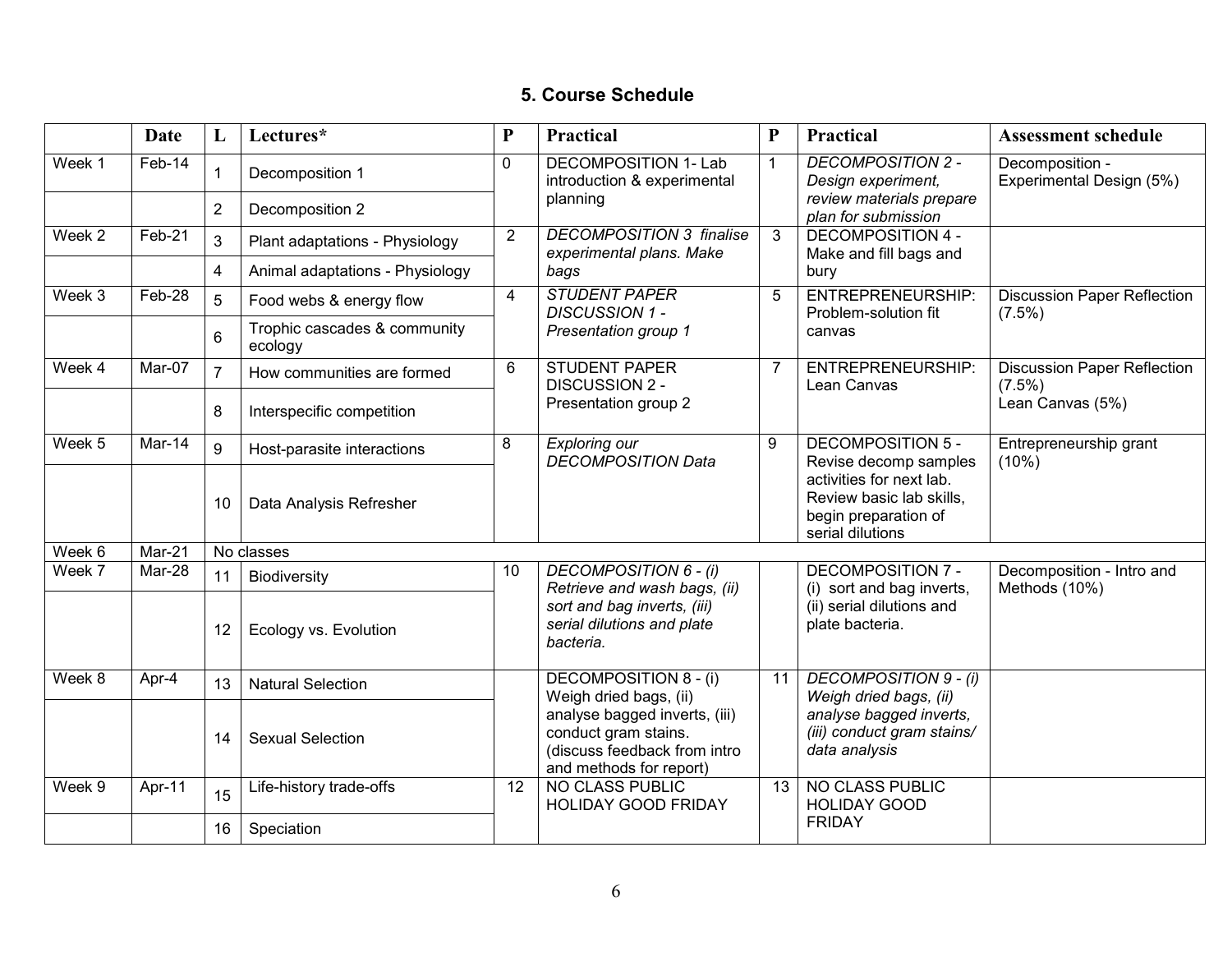| Week 10 | Apr-18 | 47 | Radiation | -14 | Final class-groups to work<br>on data analysis and             |  | Final class- groups to<br>work on data analysis                    | <b>Full Decomposition Report</b><br>$(25%)$ due May 3rd |
|---------|--------|----|-----------|-----|----------------------------------------------------------------|--|--------------------------------------------------------------------|---------------------------------------------------------|
|         |        |    | Recap     |     | interpretation for Decomp<br>and/or other aspects of<br>course |  | and interpretation for<br>Decomp and/or other<br>aspects of course |                                                         |

\*All lectures are online

### **6. Assessment Tasks and Feedback**

#### See lab manual for full details of all assessments

| <b>Task</b>                         |                                                                                                 |                                                                                                                                                                                        | $%$ of               |                | Date of           | Feedback   |                               |                                               |
|-------------------------------------|-------------------------------------------------------------------------------------------------|----------------------------------------------------------------------------------------------------------------------------------------------------------------------------------------|----------------------|----------------|-------------------|------------|-------------------------------|-----------------------------------------------|
|                                     |                                                                                                 | Knowledge/skills assessed                                                                                                                                                              | total<br>mark        | <b>Release</b> | <b>Submission</b> | <b>WHO</b> | <b>WHEN</b>                   | <b>HOW</b>                                    |
|                                     | Project Outline                                                                                 | Skills for understanding and<br>undertaking biological research -                                                                                                                      | 5                    |                | Week 1            |            | Week 2                        |                                               |
| Laboratory<br>Projects              | <b>Draft Introduction</b><br>and Methods                                                        | including the design of experiments<br>and the analysis, interpretation and                                                                                                            | 10                   | Week 1         | Week 7            | Turnitin   | Week 9                        | Online                                        |
|                                     | Final report                                                                                    | presentation of their results.<br>Analysis, interpretation and scientific<br>report writing                                                                                            | 25                   |                | Week 11           |            | Week 12                       |                                               |
|                                     |                                                                                                 | Lead discussions about scientific<br>papers and explore what makes a                                                                                                                   |                      |                | Week 3            | Turnitin   |                               |                                               |
| Science Paper<br><b>Discussions</b> | Reflection x 2                                                                                  | scientific study good or bad. You will<br>learn how to critique science papers<br>and how papers vary in how they<br>present information.                                              | 15<br>(7.5)<br>each) | Week 2         | Week 4            | Turnitin   | Week 5                        | Online                                        |
|                                     | Lean Canvas                                                                                     | Explore scientific entrepreneurship by<br>developing a scientific start-up linking                                                                                                     | 5                    |                | Week 4            | Turnitin   | Week 5                        | Posted on                                     |
| Biological<br>start-up              | <b>Grant writing</b>                                                                            | concepts in ecology and evolution to<br>government and industry. You will be<br>assessed on creativity, the scientific<br>and practical basis of the ideas.                            | 10                   | Week 2         | Week 5            | Turnitin   | Week 7                        | Moodle,<br>marks and<br>comments              |
| Lecture<br>(theory)<br>quizzes      | Fundamental<br>knowledge of<br>ecology and<br>evolution and<br>importance and<br>use to society | Short answer and essay style<br>answers quality of answers (strength<br>of ideas, etc).<br>This will test your understanding of<br>fundamental ecological and<br>evolutionary concepts | 30                   | Each week      |                   | Online     | At the end<br>of each<br>week | Posted on<br>Moodle,<br>marks and<br>comments |

**Note**: If your assignment is handed in late, you will lose 5% per day past the due date at a limit of 5 days unless you have authorised special consideration.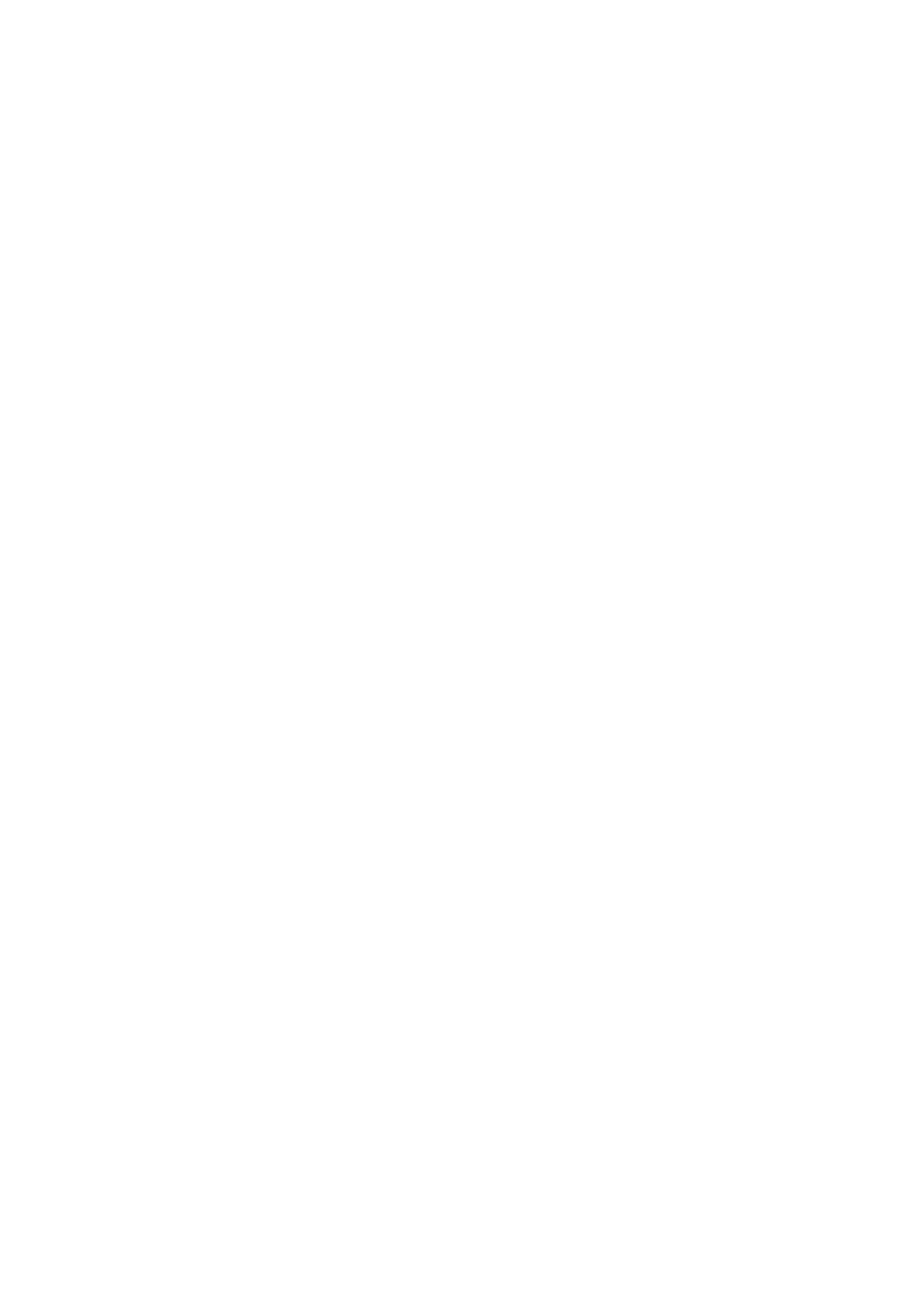## **7. Additional Resources and Support**

| <b>Text Books</b>                                         | There are no required textbooks, but these are available:                                                                                                            |  |  |  |  |  |  |
|-----------------------------------------------------------|----------------------------------------------------------------------------------------------------------------------------------------------------------------------|--|--|--|--|--|--|
|                                                           | Cain.M.L., Bowman, W.D. & Hacker S.D. 2008. Ecology. Sinauer Associates, Inc.<br>Massachusetts.                                                                      |  |  |  |  |  |  |
|                                                           | Kardong, K.V. 2005. An introduction to Biological Evolution. McGraw Hill. New York.                                                                                  |  |  |  |  |  |  |
|                                                           | OPEN RESERVE BOOK LIST                                                                                                                                               |  |  |  |  |  |  |
|                                                           | Harper, J. L. and<br>Townsend, C.<br>1)<br>Begon,<br>M.,<br>R.<br>(1996)<br>Ecology : Individuals, Populations and Communities. 3rd Edition. (Blackwell:<br>Oxford)  |  |  |  |  |  |  |
|                                                           | 2)<br>Stiling, P. (1992). Introductory Ecology. Prentice Hall, NJ.                                                                                                   |  |  |  |  |  |  |
|                                                           | 3)<br>Ridley, M. Evolution                                                                                                                                           |  |  |  |  |  |  |
|                                                           |                                                                                                                                                                      |  |  |  |  |  |  |
|                                                           | A course manual will be made available to the students in print and/ or online                                                                                       |  |  |  |  |  |  |
| <b>Additional Readings</b>                                | Your lecturers will attach relevant scientific articles on Moodle along with<br>each of the lectures as pdfs.                                                        |  |  |  |  |  |  |
| <b>Societies</b>                                          | Australasian Evolution Society (http://www.evolutionau.org); Ecological<br>Society of Australia (www.ecolsoc.org.au); Ecological Society of America<br>(www.esa.org) |  |  |  |  |  |  |
| <b>Computer</b><br>Laboratories or<br><b>Study Spaces</b> | Computer rooms are available for student use. Laboratory spaces are<br>available during practical hours only.                                                        |  |  |  |  |  |  |

## **8. Required Equipment, Training and Enabling Skills**

| <b>Equipment Required</b>                                                            | You will be required to wear a lab coat and closed toed shoes in the practicals |
|--------------------------------------------------------------------------------------|---------------------------------------------------------------------------------|
| <b>Enabling Skills - training</b><br>which maybe required to<br>complete this course | Students are required to observe OHS regulations during the practicals.         |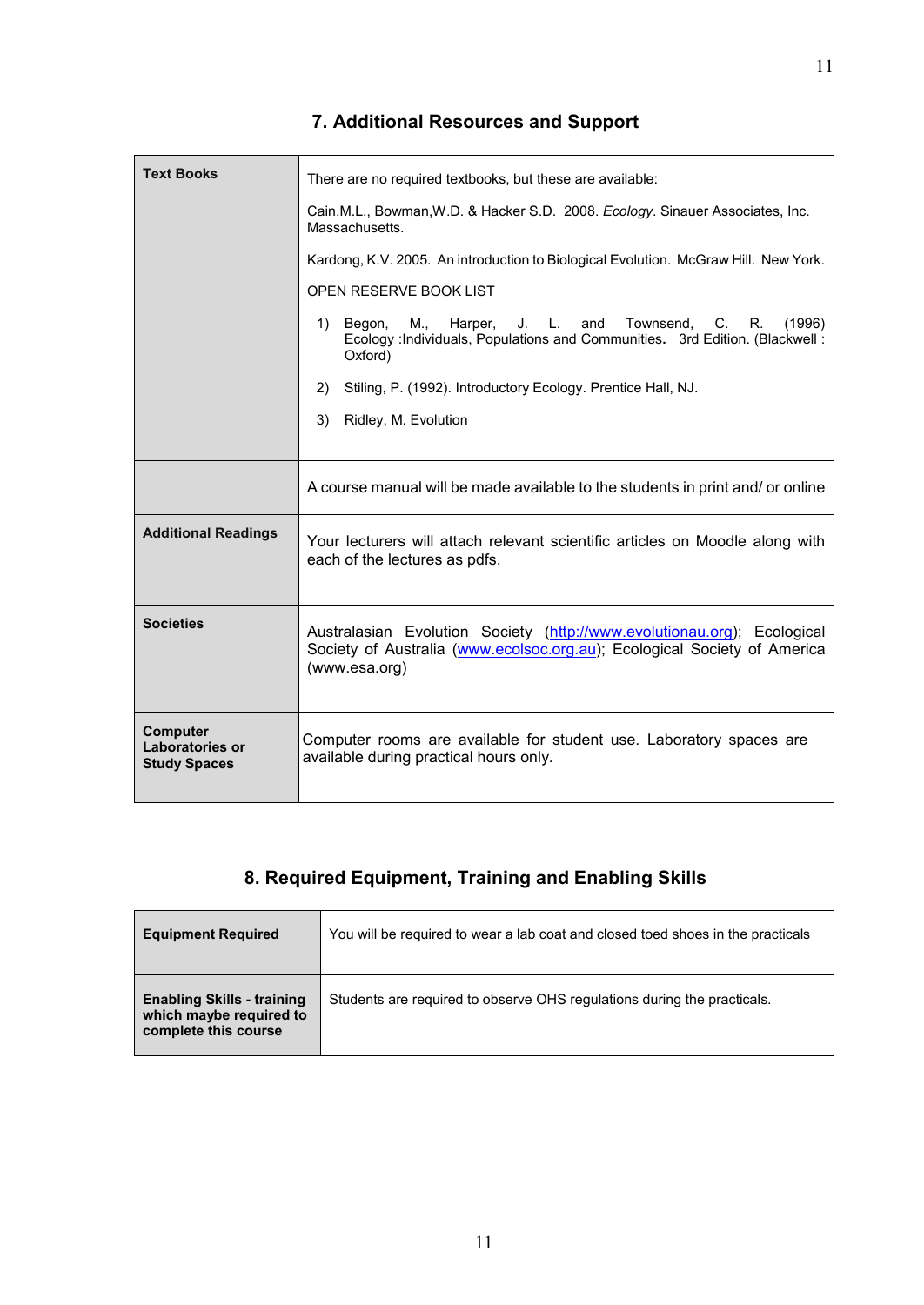#### **9. Course Evaluation and Development**

Student feedback is gathered periodically by various means. Such feedback is considered carefully with a view to acting on it constructively wherever possible. This course outline conveys how feedback has helped to shape and develop this course.

| <b>Mechanisms of</b><br><b>Review</b> | <b>Last Review</b><br>Date | <b>Comments or Changes Resulting from Reviews</b>                                                      |  |
|---------------------------------------|----------------------------|--------------------------------------------------------------------------------------------------------|--|
| <b>Major Course Review</b>            | 2020                       | EPE underwent a major revision of assessment to increase<br>interactive and hands-on student learning. |  |
| <b>CATEI</b>                          | 2020                       | Course CATEI reviewed in 2020. Your comments on the<br>course are critical in this process.            |  |

#### **10. Administration Matters**

| <b>Expectations of</b><br><b>Students</b> | EPE is a demanding course, and we expect a lot of our students. In order<br>to benefit from it you will need to be extremely proactive in class work,<br>group work and your independent study. You are now part of a learning<br>community that includes your group mates, your demonstrator and your<br>lecturers. Be an active member.<br>• To get the most out of the lecture content, you will need to complete the<br>weekly online modules before attending the lectures. These are<br>designed to introduce the weekly course content<br>• You need to attend all lectures to follow the full development, explanation<br>and linkage of concepts. Outlines of or slides from each lecture will be<br>posted on the Moodle site, but we do not provide "lecture notes" on the<br>web or in any other form. The outlines we provide are to act as a record<br>of the content covered, and are in no way a substitute for lecture<br>attendance.<br>• Science is about research and continual improvement in knowledge, not<br>a collection of facts. We aim to create an atmosphere of intellectual<br>excitement and to relate what we teach to excellent scientific research. |
|-------------------------------------------|----------------------------------------------------------------------------------------------------------------------------------------------------------------------------------------------------------------------------------------------------------------------------------------------------------------------------------------------------------------------------------------------------------------------------------------------------------------------------------------------------------------------------------------------------------------------------------------------------------------------------------------------------------------------------------------------------------------------------------------------------------------------------------------------------------------------------------------------------------------------------------------------------------------------------------------------------------------------------------------------------------------------------------------------------------------------------------------------------------------------------------------------------------------------------------------|
| <b>Assignment</b><br><b>Submissions</b>   | Assessments will be submitted or presented in the Practicals; see the Tables<br>'Assessment Tasks and Feedback' and 'Course Schedule' for the dates and<br>locations.<br>The final examination will be scheduled by the examinations branch. Students<br>should be available for examination throughout the entire UNSW end of year<br>examination period.<br>Supplementary examinations will only be granted to students who miss the<br>final examination due to illness or other unexpected reasons outside their<br>control.                                                                                                                                                                                                                                                                                                                                                                                                                                                                                                                                                                                                                                                       |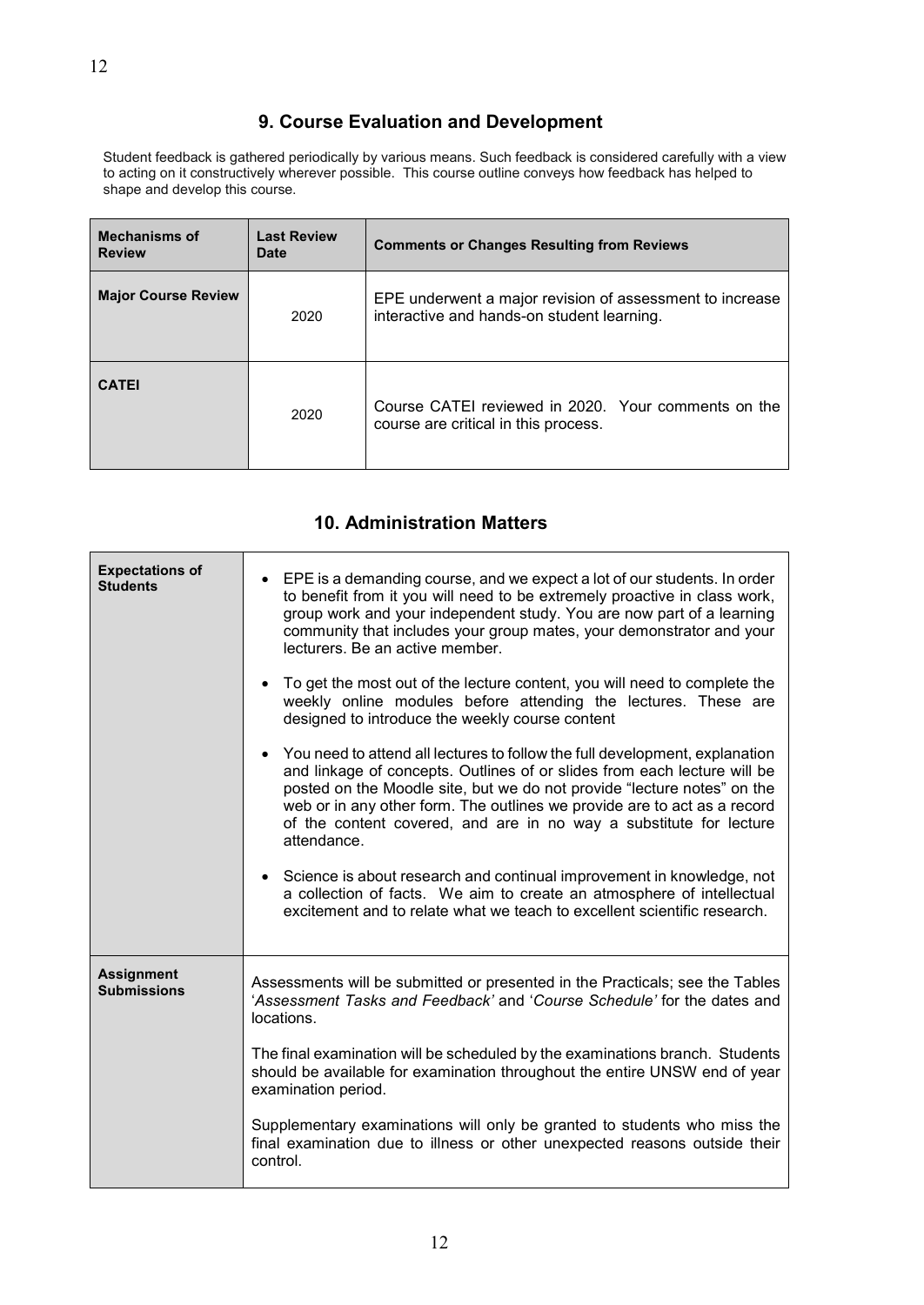|                                          | A student who wishes to apply for a supplementary examination should<br>contact one of the course convenors as soon as the problem becomes<br>apparent.<br>If a supplementary examination is granted, it will be held before the beginning<br>of the next session. Until then, you should maintain a current address with<br>SIS, and be available for contact and assessment.                                                                                                                                                                                                                                                                                                                                                                                                                                                             |                                                                                                                       |                                                                                                                                |  |  |
|------------------------------------------|--------------------------------------------------------------------------------------------------------------------------------------------------------------------------------------------------------------------------------------------------------------------------------------------------------------------------------------------------------------------------------------------------------------------------------------------------------------------------------------------------------------------------------------------------------------------------------------------------------------------------------------------------------------------------------------------------------------------------------------------------------------------------------------------------------------------------------------------|-----------------------------------------------------------------------------------------------------------------------|--------------------------------------------------------------------------------------------------------------------------------|--|--|
| <b>Occupational Health</b><br>and Safety | Information on relevant Work Health and Safety policies and can be found on<br>the following websites<br>https://safety.unsw.edu.au/<br>http://www.bees.unsw.edu.au/health-and-safety                                                                                                                                                                                                                                                                                                                                                                                                                                                                                                                                                                                                                                                      |                                                                                                                       |                                                                                                                                |  |  |
| <b>Equity and Diversity</b>              | Those students who have a disability that requires some adjustment in their<br>teaching or learning environment are encouraged to discuss their study needs<br>with the course convener prior to, or at the commencement of, their course, or<br>with the Equity Officer (Disability) in the Equity and Diversity Unit:<br>https://student.unsw.edu.au/disability or phone 9385 4734<br>Issues to be discussed may include access to materials, signers or note-<br>takers, the provision of services and additional exam and assessment<br>Early notification is essential to enable any necessary<br>arrangements.<br>adjustments to be made. Information on designing courses and course<br>outlines that take into account the needs of students with disabilities can be<br>found at:<br>https://www.adcet.edu.au/inclusive-teaching/ |                                                                                                                       |                                                                                                                                |  |  |
| <b>Grievance Policy</b>                  | <b>School Contact</b>                                                                                                                                                                                                                                                                                                                                                                                                                                                                                                                                                                                                                                                                                                                                                                                                                      | <b>Faculty Contact</b>                                                                                                | <b>University Contact</b>                                                                                                      |  |  |
|                                          | Arrange an appointment via<br>the school of BEES<br>undergraduate office                                                                                                                                                                                                                                                                                                                                                                                                                                                                                                                                                                                                                                                                                                                                                                   | Associate Dean<br>(Education)<br>or<br>Associate Dean<br>(Undergraduate<br>Programs)<br>Vacant at time of<br>printing | Student Central<br>studentcentral@unsw.edu.au<br>Tel: 9385 8500<br><b>University Counselling</b><br>Services<br>Tel: 9385 5418 |  |  |